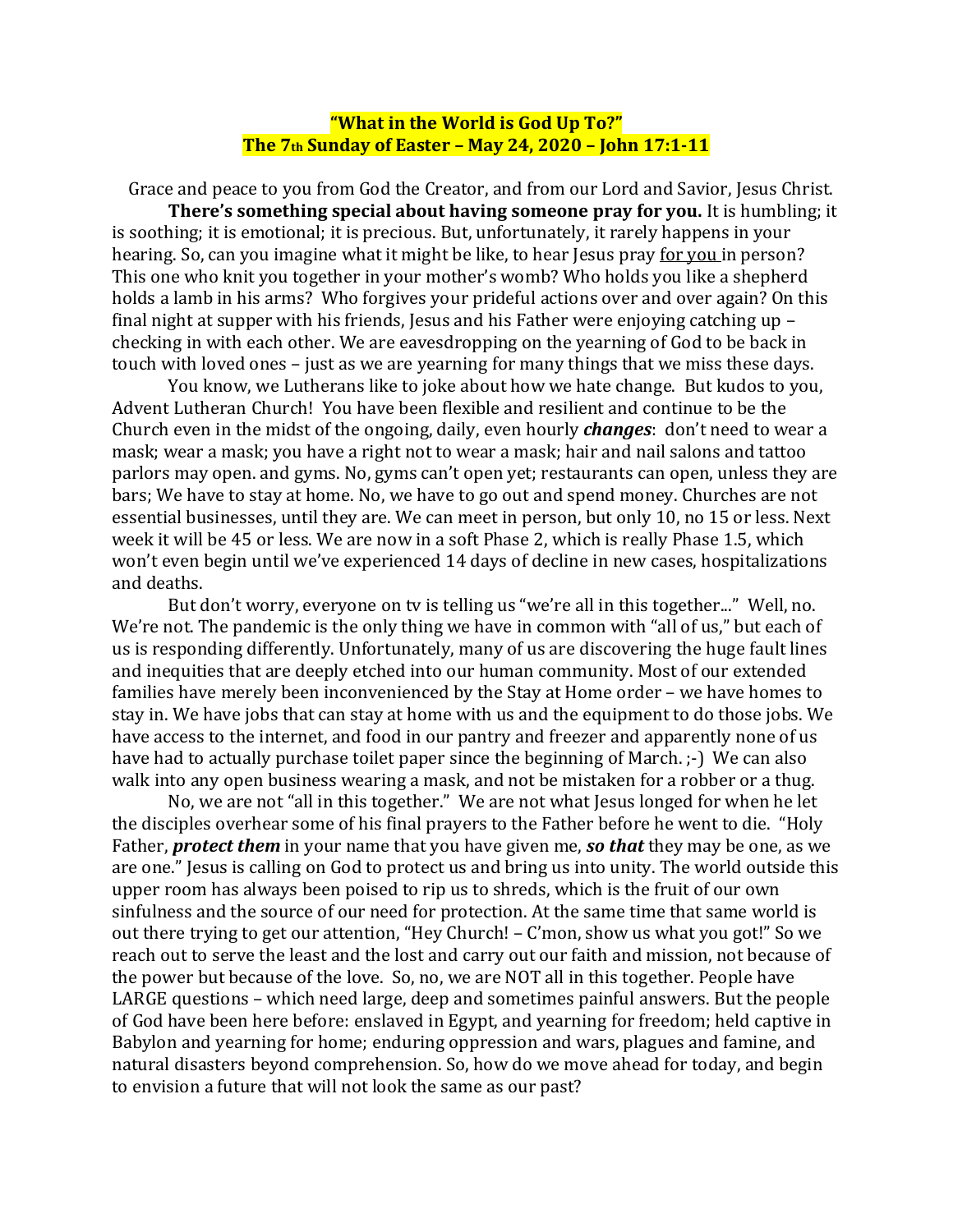I have been intrigued by the writing of Indian author Arundhati Roy, whose *The Pandemic is a Portal* offers this: *"Historically, pandemics have forced humans to break with the past and imagine their world anew. This one is no different. It is a portal, a gateway between one world and the next. We can choose to walk through it, dragging the carcasses of our prejudice and hatred, our avarice, our data banks and dead ideas, our dead rivers and smoky skies behind us. Or we can walk through lightly, with little luggage, ready to imagine another world. And ready to fight for it."*

I also wonder if the God we love, the one revealed through Jesus and the testimony of Scripture – ever tires of waiting for us to embrace Creation's dream for us. What if God is revealing a whole new format to us in these days? Pay Attention, Church! Because Jesus just loves to show up in our fear, our darkness, our frustration and our stress. If someone was sick, Jesus was called, and he showed up with healing. If demons possessed or bound someone, Jesus knew how to confront the evil spirits and beat them at their own game. When there was blindness or deafness, stubbornness or hardness of heart - Jesus loved to be right there to bring sight or sound, to open eyes and hearts of those who were living in the land of the lost. Just like - whenever we find ourselves alone and afraid, divisive or lost – Jesus comes **alongside** to companion us, to calm us, to take us home or raise us up.

That's what Easter means. Jesus/God just loves to CREATE SOMETHING NEW. Unfortunately, for that to happen it seems we have to be at our wit's end, at the end of our rope, in a place of darkness where there is no hope. Until we are on our knees – until we are as good as dead to ourselves – only then does Resurrection come. God protects us through changes and night terrors and political partisanship and philosophical battles. God protects us from our hatred and our bleeding hearts and our certainty that we are the only ones who see clearly. And why does God come to find us wherever we are? Why does God protect us at all?

So that we may be one. It will take all of us – truly all of us together with the Holy Spirit to step through the Portal that is this Pandemic. And if we have the strength – the courage to trust God and love one another – we will be one. We cannot do this work alone. And we can't do it with our old tools and our old ways.

Next Sunday we will celebrate Pentecost. And on that day, we will cross through the symbolic portal provided by our church year: We have been side by side with Jesus from the promise of his arrival to his birth, his baptism and his ministry. We heard his teaching words and watched him work miracles. We ate with him and wondered with him and on the night before he died, we let him wash our feet. And when he was taken from us, we ran and hid ourselves while *he* suffered the shame of death by crucifixion.

Yes, we have been through times of trial before – and we know how to be afraid. But we also know how to rejoice in miraculous new life – new insights into our Father God received from a Resurrected Christ – and our invitation to put on our Easter outfits and wait to be clothed with power from on high.

Now, Jesus is home with God once more – he and the Father are one. But - the Holy Spirit is on her way – poised to be poured out abundantly on all of us, so that we, too, may be one. The church already knows how to be afraid...now let's show the rest of the world how God's people live Resurrected life. Maybe we'll take after our Father – and just love to CREATE SOMETHING NEW. In the meantime, Rejoice. Christ is Risen! He is Risen Indeed, Alleluia! Amen.